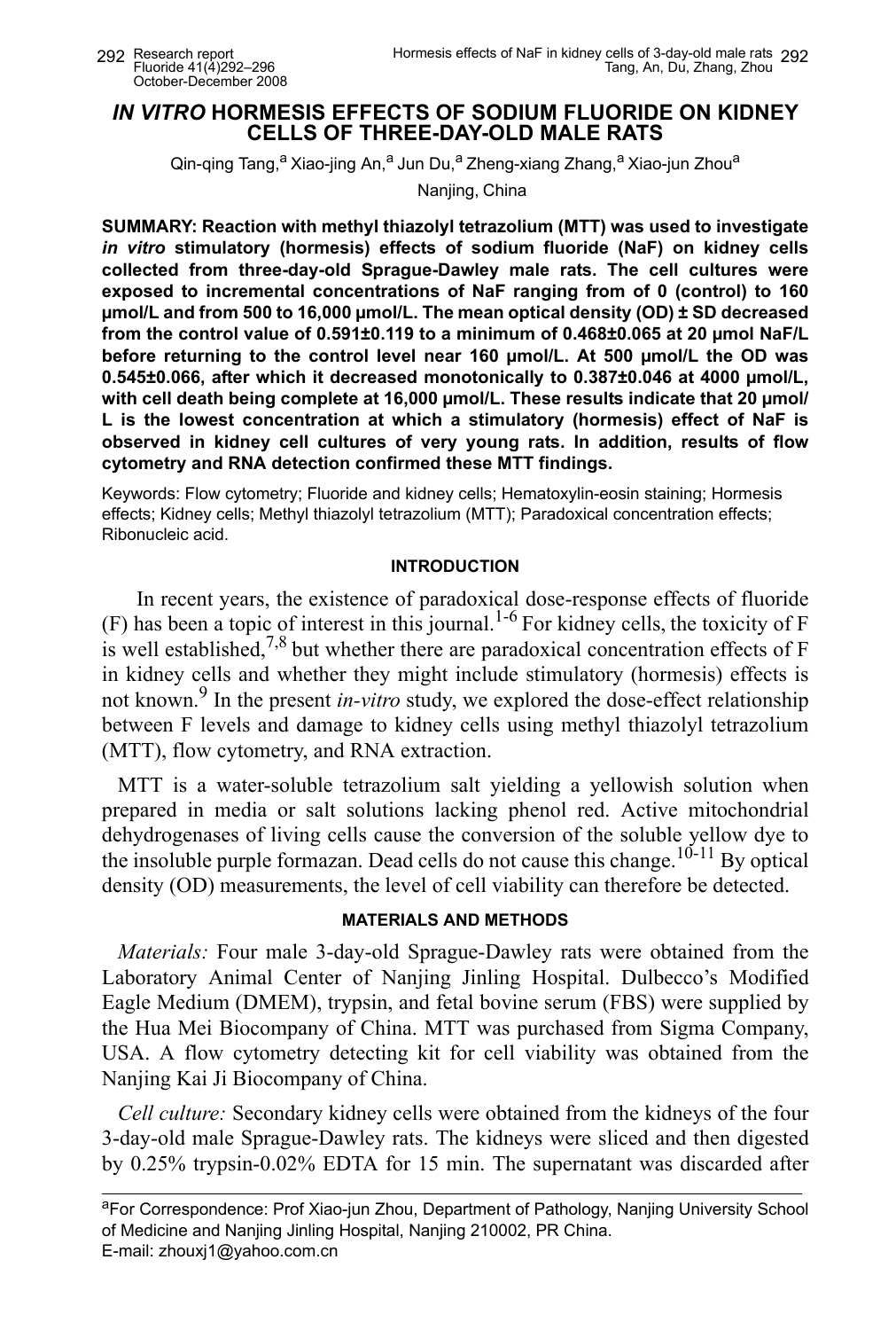centrifugation under 1000 r/min for 5 min. Afterward, the cells were adjusted to 10<sup>6</sup> /mL and cultured in 25-mL tissue culture flasks plated with Dulbecco's Modified Eagle Medium (DMEM) supplemented with 10% FBS. When the cells had been grown to confluence, 0.25% trypsin was used for the secondary culture. The cell number was adjusted to a density of  $1 \times 10^6$  cells/mL. (Figure 1).

*Fluoride treatment for detection of hormesis:* When the cells had again grown to confluence, they were exposed to  $0, 5, 10, 20, 40, 80$ , and  $160 \mu$ mol NaF/L for 48 hr. The cells were then washed twice in PBS buffer.

*Haematoxylin and eosin (HE) staining:* HE staining was performed so that the nuclei and cytoplasms could be observed clearly.<sup>12</sup> (Figure 2 and 4)

*MTT:* The optical density (OD) was read at 555 nm against a background wavelength of 630 nm. The MTT reduction assay by OD was used as a qualitative index of cell viability.13 Dimethyl sulfoxide (DMSO) was used as the solvent.

*Flow cytometry:* Flow cytometry was performed to determine cell viability using Annexin V-FITC/PI staining. An analysis of 10,000 cells was conducted for each sample.

*Further fluoride treatment:* In the results with the above NaF concentrations as described below, the effects of five additional NaF concentrations were studied: 0, 500, 1000, 4000, and 16000 µmol/L. HE staining and MTT testing were performed as before.

*RNA Extraction:* Total cellular RNA was extracted using Trizol reagent (1 mL Trizol per  $5-10\times10^6$  kidney cells. Finally, gel electrophoresis with 1.5% agarose was used to detect the RNA (Figure 5).

*Statistical analysis:* Paired-samples T-test was performed to analyze differences in the OD value or viability between the fluorosed group and the control group using SPSS 15.0 Software. Results are expressed as Mean±SD. Differences with p<0.05 were considered statistically significant.

# **RESULTS AND DISCUSSION**

*Secondary Cultured Kidney Cells:* After culturing for 48 hr, the active cultures adhered to the walls of the flasks, and showed a spindly appearance (Figure 1).

**Figure 1.** Secondary kidney cells grown to confluence (x100).



*Results of HE staining:* With HE staining the cell cultures, including those exposed to NaF, showed clear nuclei and membranes (Figure 2).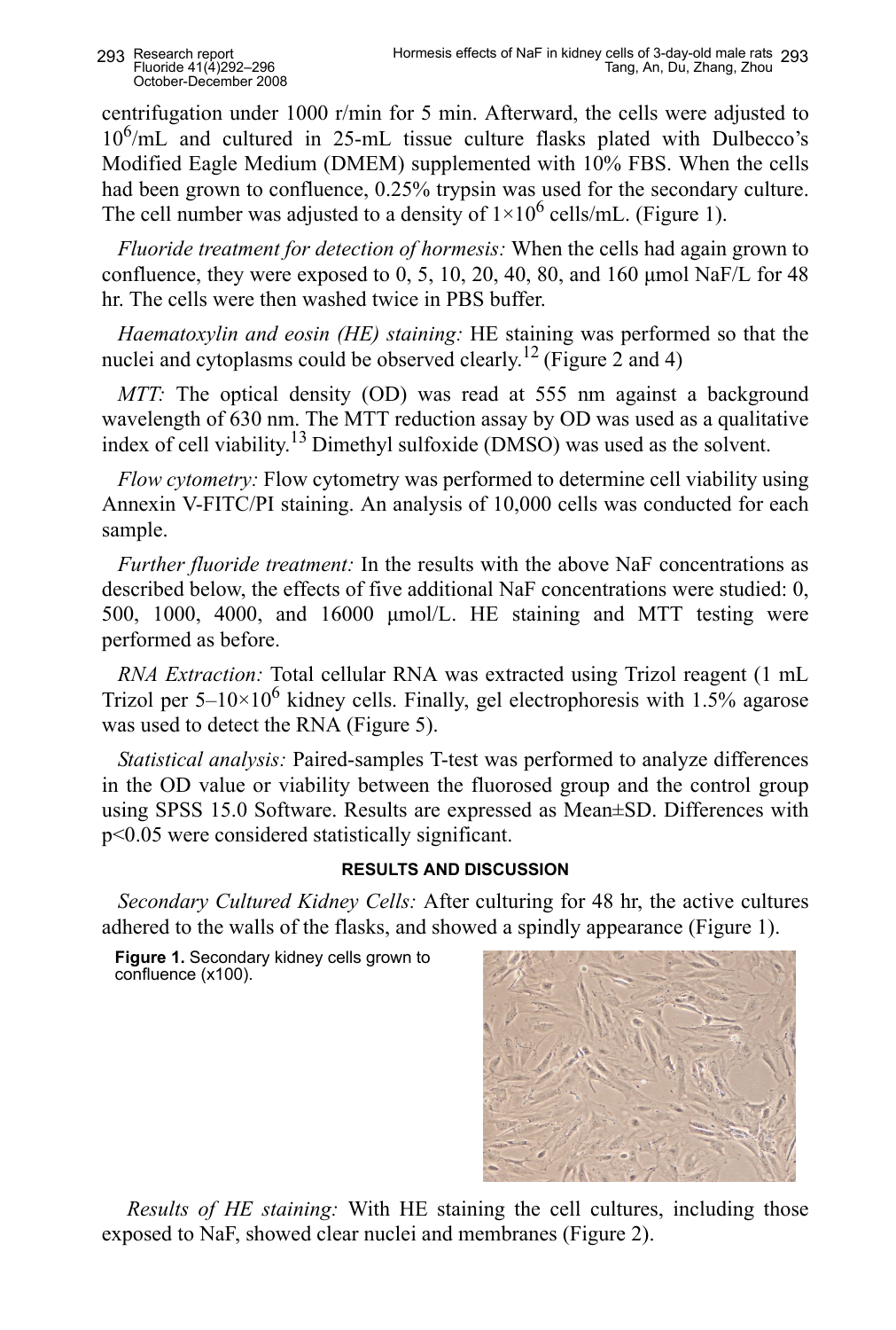**Figure 2.** HE staining of kidney cells, which showed clear nuclei and membranes (x100).



*MTT detection:* Table 1 and Figure 3 indicate a maximum cell viability at a F concentration of 20 µmol NaF/L (Table 1).

|  |  | <b>Table 1.</b> Optical density (OD) value of kidney cells $(n=7$ in each group) |
|--|--|----------------------------------------------------------------------------------|

| Treatment group |       |       |       | Optical density value |       |       |       | Mean optical density±SD                    |
|-----------------|-------|-------|-------|-----------------------|-------|-------|-------|--------------------------------------------|
| Control         | 0.720 | 0.509 | 0.465 | 0.714                 | 0.515 | 0.496 | 0.715 | $0.591 \pm 0.119$                          |
| 5 µmol/L        | 0.600 | 0.505 | 0.503 | 0.456                 | 0.440 | 0.508 | 0.574 | $0.512\pm0.058$ (p = 0.094)                |
| 10 µmol/L       | 0.565 | 0.443 | 0.362 | 0.463                 | 0.435 | 0.640 | 0.576 | $0.498\pm0.098$ (p = 0.089)                |
| 20 µmol/L       | 0.539 | 0.459 | 0.437 | 0.457                 | 0.441 | 0.375 | 0.568 | $0.468 \pm 0.065$ (p = 0.007) <sup>T</sup> |
| 40 µmol/L       | 0.586 | 0.512 | 0.474 | 0.454                 | 0.440 | 0.467 | 0.531 | $0.495\pm0.051$ (p = 0.047) <sup>*</sup>   |
| 80 µmol/L       | 0.589 | 0.553 | 0.516 | 0.367                 | 0.415 | 0.507 | 0.581 | $0.504\pm0.084$ (p = 0.153)                |
| 160 um ol/L     | 0.745 | 0.616 | 0.612 | 0.598                 | 0.553 | 0.539 | 0.708 | $0.624\pm0.076$ (p = 0.328)                |

Compared to the control,  $p<0.05$ ;  $p<0.01$ .



**Figure 3.** Mean OD detected with MTT from zero to 160 µmol NaF/L.

*Flow cytometry:* The results of flow cytometry also indicated that the maximum stimulatory effects occurred was at 20 µmol NaF/L (Table 2).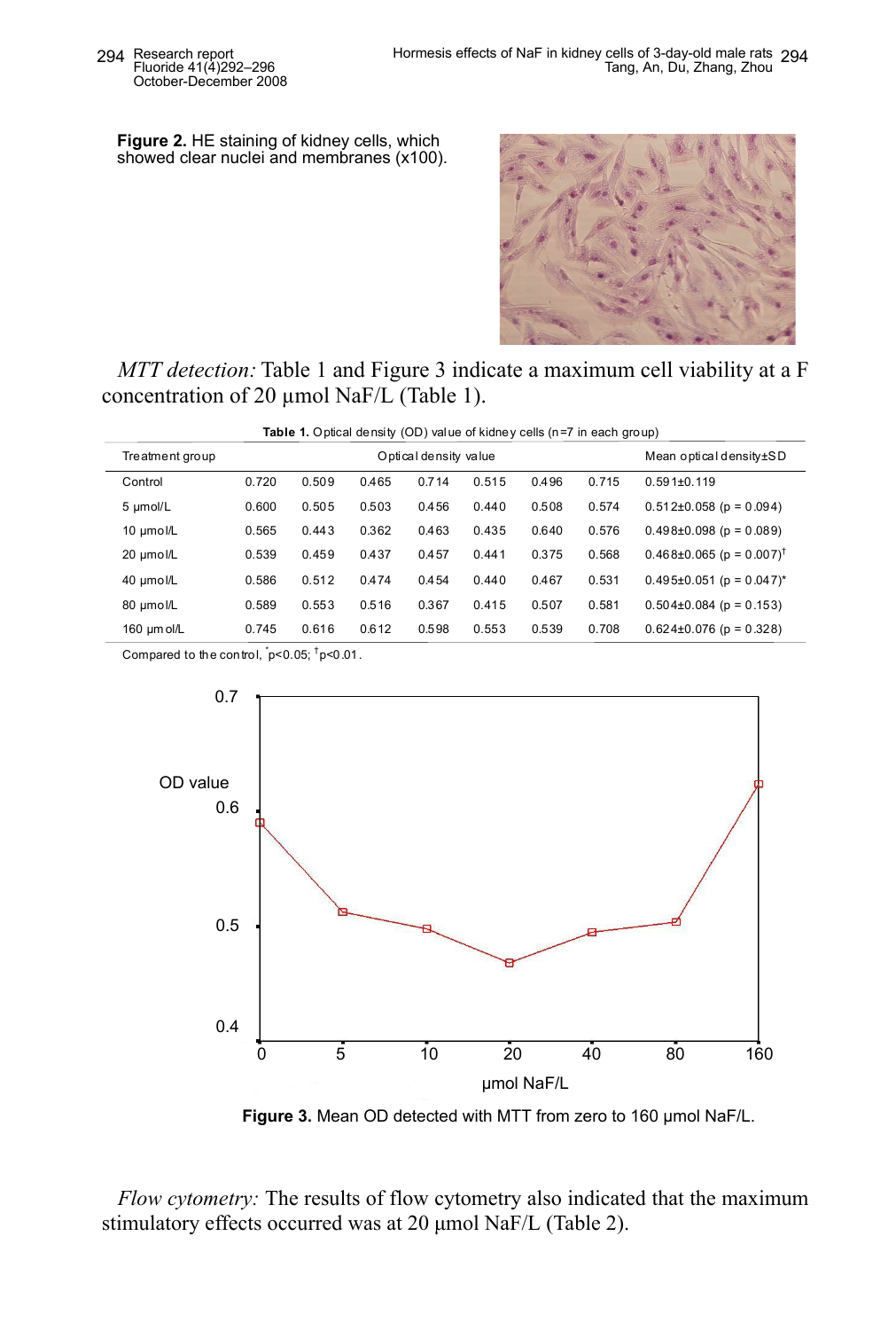| Viability (%)                 |  |  |  |  |
|-------------------------------|--|--|--|--|
| $65.21 \pm 4.27$              |  |  |  |  |
| $50.59 \pm 5.75$ (p = 0.068)  |  |  |  |  |
| $52.19 \pm 8.53$ (p = 0.058)  |  |  |  |  |
| $41.91 \pm 5.47$ (p = 0.007)* |  |  |  |  |
| $49.78 \pm 3.66$ (p = 0.058)  |  |  |  |  |
| $52.47 \pm 4.30$ (p = 0.069)  |  |  |  |  |
| $61.03 \pm 3.55$ (p = 0.453)  |  |  |  |  |
|                               |  |  |  |  |

**Table 2.** Viability of kidney cells (n=3 in each group, mean±SD)

Compared to the control, \*p<0.05.

*Further fluoride treatment: HE staining: After exposure to 16000 µmol NaF/L* for 24 hr, most of the cells in the cultures appeared to be dead (Figure 4). Similar results were seen at 4000 µmol NaF/L. However, the cultures exposed to 500 and 1000 µmol NaF/L were similar to the controls.

**Figure 4.** HE staining of kidney cells exposed to 16,000 µmol/L NaF (x100).



# MTT detection (Table 3):

| Table 3. Optical density (OD) value of kidney cells (n=7 in each group) |                                           |                                          |  |  |
|-------------------------------------------------------------------------|-------------------------------------------|------------------------------------------|--|--|
| <b>Treatment Group</b>                                                  | Optical density value                     | Mean Optical density±SD                  |  |  |
| Control                                                                 | 0.671 0.561 0.584 0.623 0.550 0.582 0.497 | $0.581\pm0.055$                          |  |  |
| 500 umol/L                                                              | 0.599 0.524 0.480 0.483 0.517 0.662 0.548 | $0.545\pm0.066$ (p = 0.270)              |  |  |
| 1,000 umol/L                                                            | 0.433 0.416 0.579 0.441 0.455 0.433 0.571 | $0.475\pm0.069$ (p = 0.041)*             |  |  |
| $4,000$ µmol/L                                                          | 0.342 0.358 0.399 0.443 0.451 0.336 0.379 | $0.387\pm0.046$ (p = 0.001) <sup>†</sup> |  |  |
| 16,000 µmol/L                                                           | 0.334 0.312 0.274 0.363 0.397 0.225 0.428 | $0.333\pm0.070$ (p = 0.001) <sup>†</sup> |  |  |

Compared to the control,  $\text{*p<0.05}$ ;  $\text{^{\text{t}}p<0.01}$ .

# RNA extraction (Table 4 and Figure 5):

Table 4. Average abundance of the extracted RNA (n=3 in each group, mean±SD)

| <b>Treatment Group</b> | Average abundance                          |
|------------------------|--------------------------------------------|
| Control                | $174.48 \pm 2.15$                          |
| 500 umol/L             | $150.74 \pm 6.47$ (p = 0.032) <sup>*</sup> |
| $1,000$ $\mu$ mol/L    | $108.74 \pm 2.17$ (p = 0.001) <sup>†</sup> |
| $4,000 \mu$ mol/L      | $95.73 \pm 3.22$ (p = 0.001) <sup>†</sup>  |
| 16,000 µmol/L          | $83.44 \pm 2.25$ (p = 0.000) <sup>†</sup>  |

Compared to the control,  $*p<0.05$ ;  $\frac{1}{p}<0.01$ .

Hormesis or "paradoxical" concentration effects are exhibited when the rate of a reaction or a response at first actually *increases* with low concentrations of a toxic or inhibitory reagent and then *decreases* at still higher concentrations. Alternatively, a paradoxical concentration effect may at first be observed as a